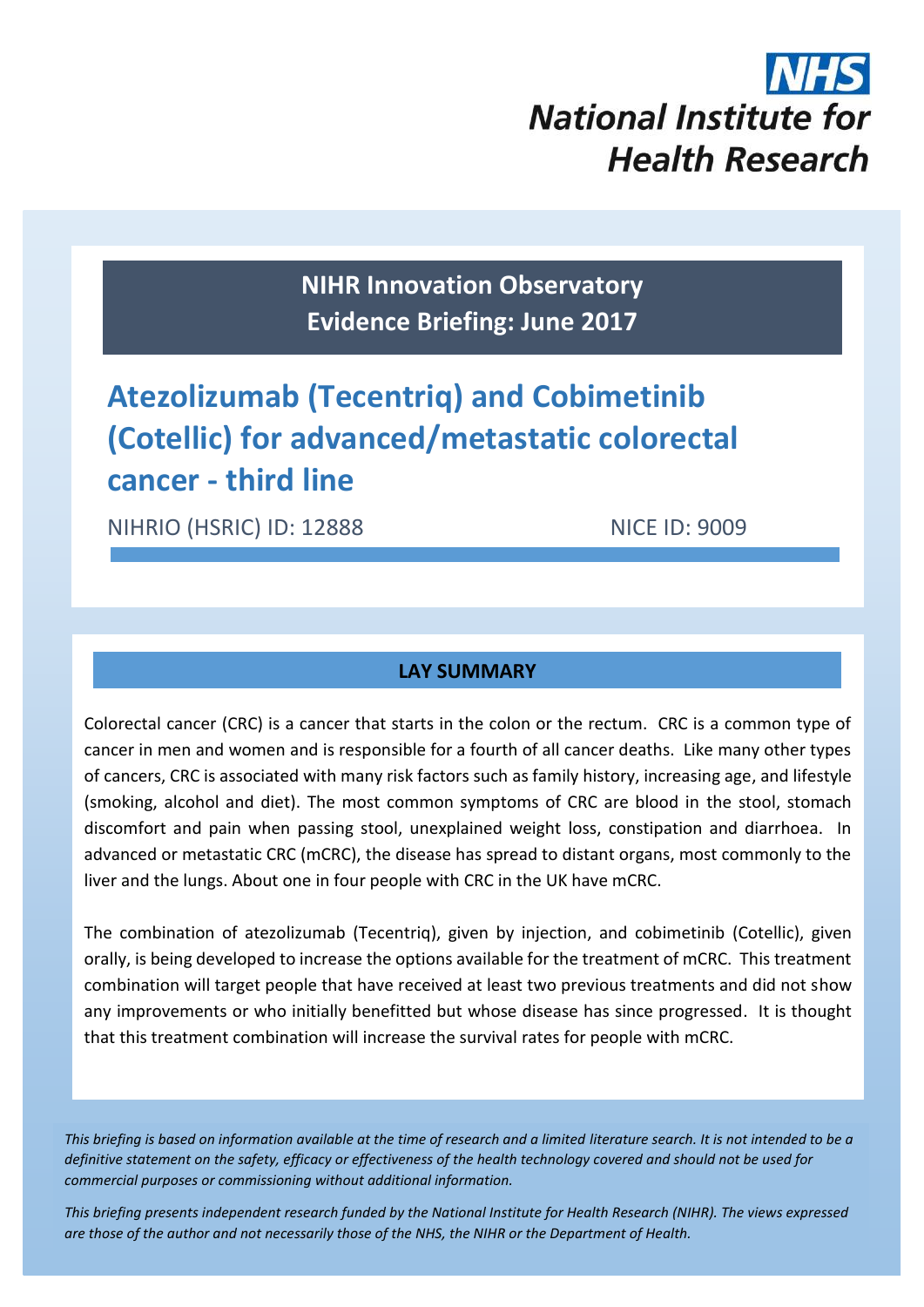#### **TARGET GROUP**

Colorectal cancer (advanced/metastatic) – third line

# **TECHNOLOGY**

#### **DESCRIPTION**

The technology consists of atezolizumab (Tecentriq; anti-PDL1; MPDL3280A; RG7446;) in combination with cobimetinib (Cotellic; GDC-0973; RG7421).

Atezolizumab is a monoclonal antibody that binds to and inactivates a protein called programmed death-ligand 1 (PD-L1), which leads to downstream activation of T cells that can detect and attack tumour cells. <sup>1</sup> PD-L1 binds to two known inhibitory receptors expressed on activated T cells (PD-1 and B7.1) to inhibit T-cell proliferation, cytokine production and cytolytic activity and thus restrict tumour cell killing.<sup>2-4</sup> Cobimetinib is a reversible, selective, allosteric, oral inhibitor that blocks the mitogenactivated protein kinase (MAPK) pathway by targeting the mitogen-activated extracellular signalregulated kinase (MEK) 1 and MEK 2 which results in inhibition of phosphorylation of the extracellular signal-regulated kinase (ERK) 1 and ERK 2. Therefore, cobimetinib blocks the cell proliferation induced by the MAPK pathway through inhibition of the MEK1/2 signalling node.<sup>5</sup>

The combination of atezolizumab and cobimetinib is currently under development as a third line (3L) treatment of advanced or metastatic colorectal cancer (mCRC).<sup>6, 7</sup> The ongoing phase III study is a multicentre, open-label, three-arm, randomised study in participants with unresectable locally advanced or metastatic colorectal cancer (CRC) who have received at least two prior regimens of cytotoxic chemotherapy for metastatic disease. The study compares regorafenib, a standard therapy in this setting, to cobimetinib plus atezolizumab, and atezolizumab monotherapy.<sup>8</sup> In the experimental arm, participants will receive cobimetinib 60 milligram (mg) orally on days 1 to 21 plus atezolizumab 840 mg intravenous (IV) on day 1 and day 15 in a 28-day cycle until disease progression according to Response Evaluation Criteria in Solid Tumours (RECIST) Version 1.1, unacceptable toxicity, death, participant's or physician decision's to withdraw, or pregnancy, whichever occurs first.<sup>8</sup>

Atezolizumab does not currently have Marketing Authorisation in the EU for any indication but is currently marketed for the treatment of metastatic transitional (Urothelial) tract cancer, transitional Cell Carcinoma (Urothelial Cell Carcinoma) in the United States and Canada, and for non-small cell lung cancer in the United States alone.<sup>9</sup>

Cobimetinib is currently licenced in the EU for the treatment of metastatic melanoma (in combination with vemurafenib).<sup>10</sup> The most common adverse effects (>10%) observed in a phase III study<sup>11</sup> that explored the safety and efficacy of cobimetinib in combination with vemurafenib were anaemia, serous retinopathy, blurred vision, hypertension, haemorrhage, diarrhoea, nausea, vomiting, photosensitivity, rash, maculopapular rash, dermatitis acneiform, hyperkeratosis pyrexia, and chills.<sup>12</sup>

Atezolizumab was fast-tracked under the UK's Early Access to Medicines Scheme (EAMS) for the treatment of urothelial carcinoma.<sup>9</sup> Atezolizumab is also currently in phase III trials for a range of other cancers, alone and in combination, including:

breast cancer,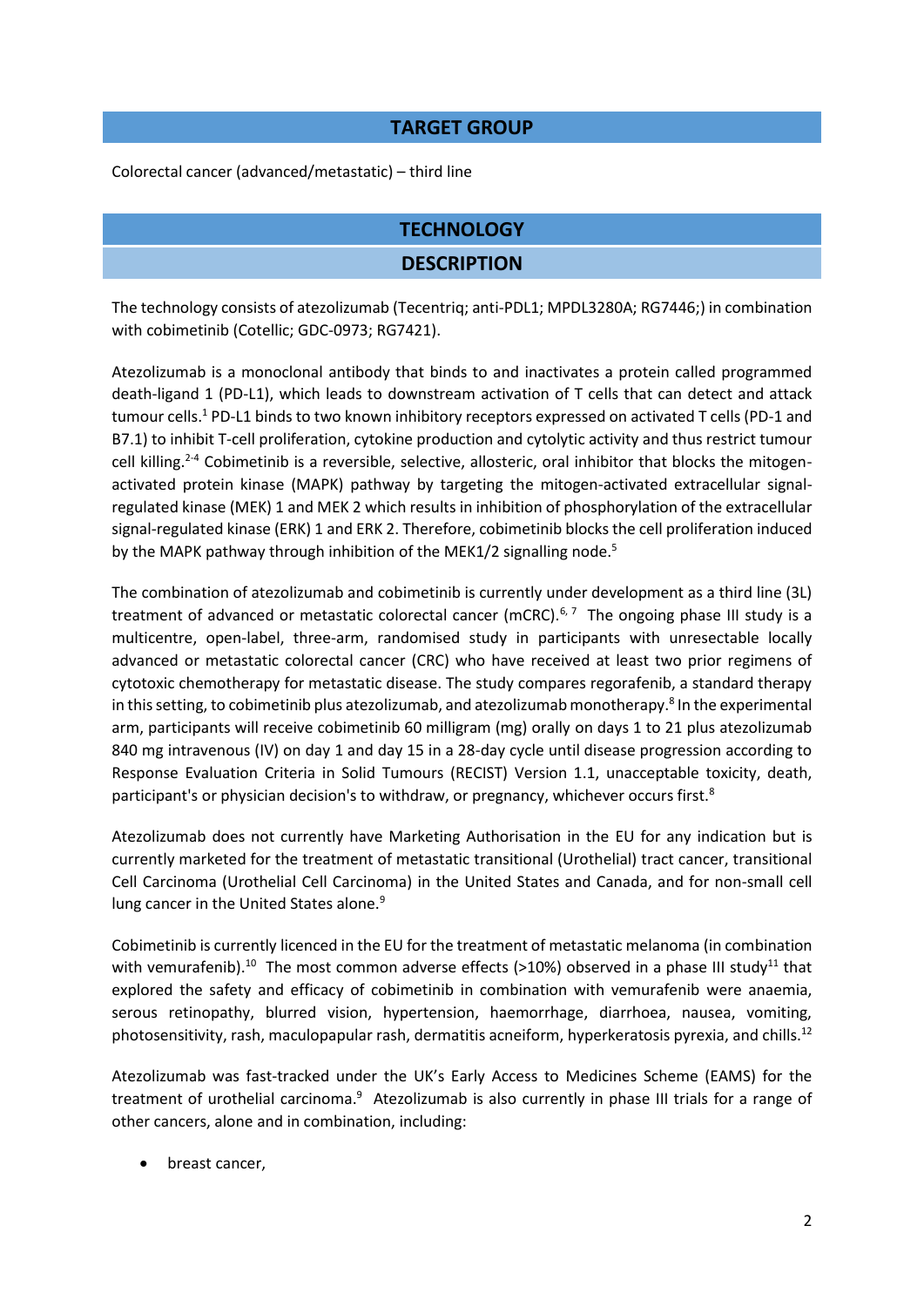- renal cell carcinoma (kidney cancer),
- non-small cell lung cancer,
- small cell lung cancer,
- advanced ovarian cancer,
- metastatic melanoma
- other solid tumours,
- multiple myeloma,
- diffuse large B-cell lymphoma (DLBCL) and
- paediatric cancers.

Cobimetinib is currently in phase III trials for metastatic melanoma and in phase II trials for haematological disorders, metastatic brain tumours and metastatic breast cancer.<sup>10</sup>

#### **INNOVATION and/or ADVANTAGES**

If licensed, atezolizumab in combination with cobimetinib will offer an additional treatment option for people with unresectable locally advanced or metastatic colorectal cancer who have received at least two prior regimens of cytotoxic chemotherapy for metastatic disease. This combination will potentially extend overall survival, progression-free survival and improve time to deterioration of key CRC symptoms.

#### **DEVELOPER**

F. Hoffmann-La Roche Ltd. (Roche Products Ltd.)

#### **AVAILABILITY, LAUNCH or MARKETING**

The combination of Atezolizumab and cobimetinib is not currently marketed in the EU for any indication.

# **PATIENT GROUP**

#### **BACKGROUND**

Colorectal cancer (CRC) is a cancer that starts in the colon or the rectum.<sup>13</sup> CRC is one of the most common types of cancers diagnosed; it is the third most common cancer among men and the second most common in women, worldwide.<sup>14</sup> CRC is a high-mortality cancer, with mortality rates just behind lung, liver, and stomach cancers in men, and breast and lung cancers in women.<sup>15</sup> Most cases of CRC present as adenocarcinomas, but other types of CRC include gastrointestinal carcinoid tumours, gastrointestinal stromal tumours, primary colorectal lymphoma, leiomyosarcoma, melanoma, and squamous cell carcinoma. 16

CRC is associated with several well-established risk factors. While some of these risk factors, such as family history, personal history, having a chronic inflammatory bowel disease (IBD), increasing age, and being male, are non-modifiable, other lifestyle-related risk factors, such as smoking, diet, physical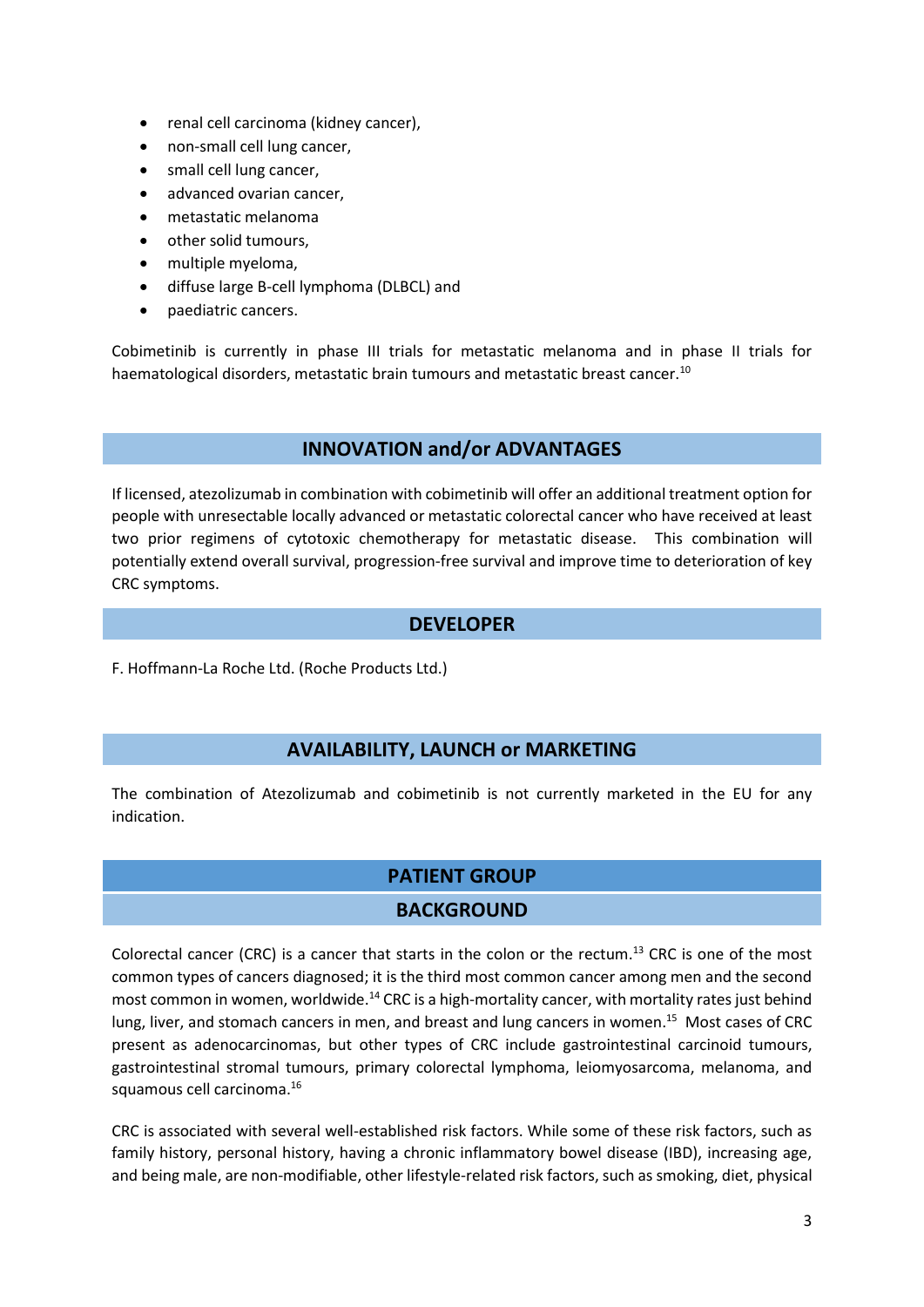inactivity, and alcohol intake, can be changed to reduce the risk of developing CRC.<sup>17, 18</sup> The most common symptoms of CRC are rectal bleeding, blood in the stool, anaemia, abdominal discomfort, unexplained weight loss, pain in bowel movement, feeling the bowel does not empty fully, constipation and diarrhoea lasting more than several days.<sup>19</sup>

In advanced or metastatic CRC (mCRC), the disease has spread to a distant organ or a distant set of lymph nodes. The liver and the lungs are the most common sites of distant metastases for colon or rectal cancer; up to 50% of colorectal metastases occur in the liver only, and in about half of these the appearance is synchronous with the primary tumour.<sup>20</sup>

#### **CLINICAL NEED and BURDEN OF DISEASE**

Most colorectal cancers develop slowly over a period of 10 to 20 years. CRC has a strong relationship with age, and it is most commonly diagnosed in patients older than 65 years.<sup>21, 22</sup> In 2012, CRC accounted for almost 10% of the global cancer incidence burden. <sup>23</sup> The worldwide prevalence of CRC is estimated to be about 3.26 million in men and women that survive up to five years after their diagnosis.<sup>15</sup>

In the UK, the number of people living with and beyond a diagnosis of CRC is increasing, predicted to rise from 240,000 in 2010 to 630,000 by 2040.<sup>24</sup> Cancer Research UK estimated that around 41,265 new cases (approximately 110 cases diagnosed every day) of CRC were diagnosed in 2014.<sup>25</sup> The incidence of CRC in the UK is forecasted to grow by 1.72% annually to almost 50,000 new cases by 2025.<sup>26</sup>

The Cancer Research UK data showed that there were 15,903 deaths (44 deaths every day) due to CRC in the UK and 57% of people diagnosed with CRC survive for 10 or more years in 2010-11, in England and Wales.<sup>25</sup> The number of people with advanced or metastatic CRC (mCRC) at diagnosis is estimated to be about 10,957, accounting for about 26% of all cases of CRC in the UK in 2015.<sup>27, 28</sup>

The overall five-year relative survival of CRC patients in England is 50.7%.<sup>29</sup> The five-year survival decreases if the cancer is found at a more advanced stage. When diagnosed at its earliest stage, more than 9 in 10 people with bowel cancer will survive their disease for five years or more, compared with less than 1 in 10 people when diagnosed at the latest stage.<sup>25</sup>

# **PATIENT PATHWAY**

#### **RELEVANT GUIDANCE**

#### **NICE GUIDANCE**

- NICE Technology appraisal in development. Colorectal cancer (metastatic) MABp1 (after previous treatment) [ID917] (GID-TA10065). Expected date of issue to be confirmed.
- NICE Technology appraisal in development. Nintedanib for previously treated metastatic colorectal cancer [ID1030] (GID-TA10138). Expected date of issue to be confirmed.
- NICE Technology appraisal in development. Pembrolizumab for previously treated metastatic colorectal cancer that has high microsatellite instability or mismatch repair deficiency [ID1071] (GID-TA10110) Expected date of issue to be confirmed.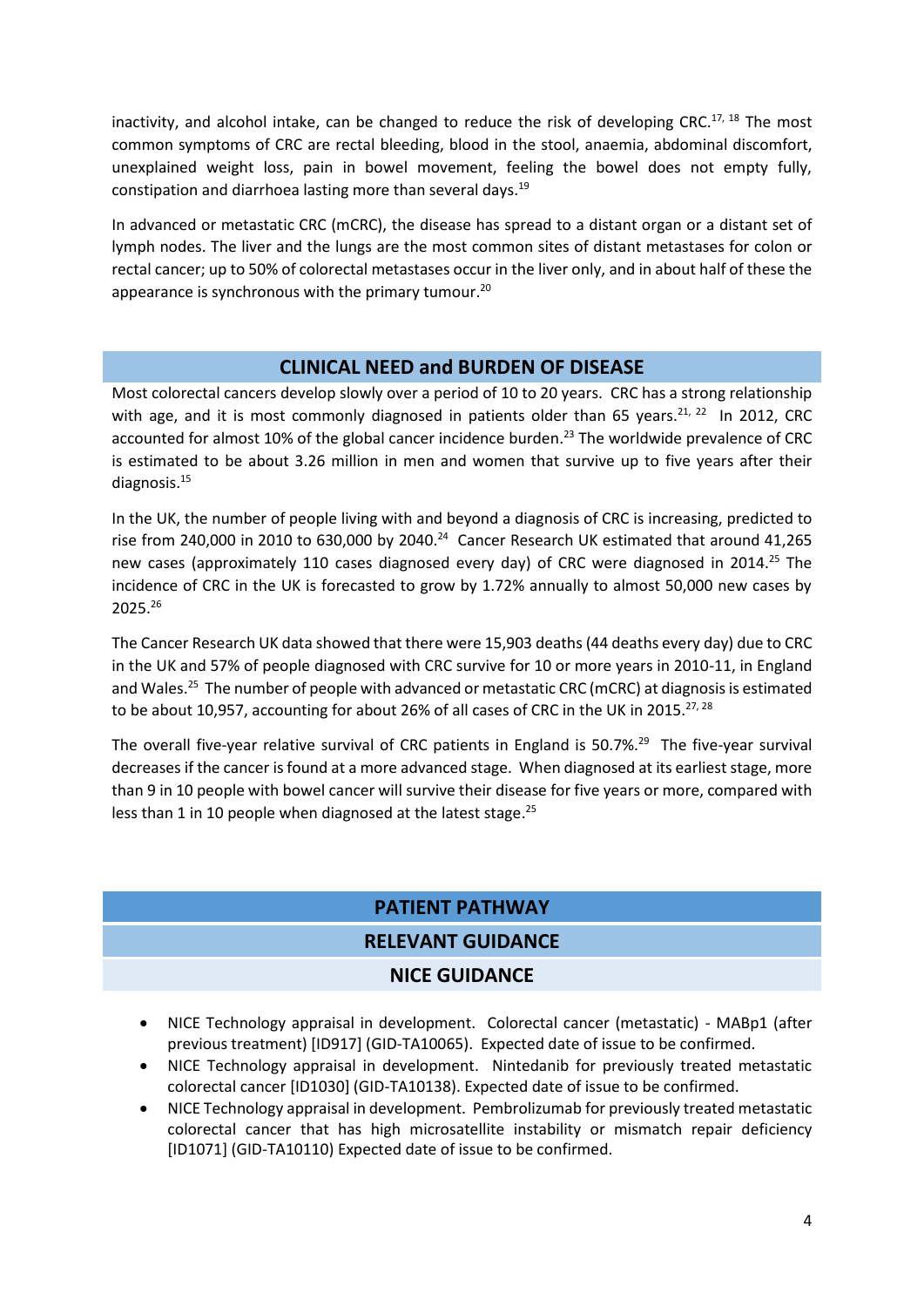- NICE Technology appraisal in development. Nivolumab for metastatic colorectal cancer with or without high microsatellite instability [ID1136] (GID-TA10165) Expected publication date: April 2018
- NICE Technology appraisal guidance. Cetuximab and panitumumab for previously untreated metastatic colorectal cancer (TA439). March 2017
- NICE Technology appraisal guidance. Trifluridine–tipiracil for previously treated metastatic colorectal cancer (TA405). August 2016
- NICE Technology appraisal guidance. Regorafenib for metastatic colorectal cancer after treatment for metastatic disease (terminated appraisal) (TA334) February 2015
- NICE Technology appraisal guidance. Aflibercept in combination with irinotecan and fluorouracil-based therapy for treating metastatic colorectal cancer that has progressed following prior oxaliplatin-based chemotherapy (Ta307) March 2014
- NICE Technology appraisal guidance. Cetuximab, bevacizumab and panitumumab for the treatment of metastatic colorectal cancer after first-line chemotherapy: Cetuximab (monotherapy or combination chemotherapy), bevacizumab (in combination with nonoxaliplatin chemotherapy) and panitumumab (monotherapy) for the treatment of metastatic colorectal cancer after first-line chemotherapy (TA242). January 2012
- NICE Technology appraisal guidance. Bevacizumab in combination with oxaliplatin and either fluorouracil plus folinic acid or capecitabine for the treatment of metastatic colorectal cancer (TA212). December 2010
- NICE Technology appraisal guidance. Guidance on the use of capecitabine and tegafur with uracil for metastatic colorectal cancer (TA61). May 2003NICE Clinical Guidelines - Colorectal cancer: diagnosis and management (update). (GID-NG10060) Expected publication date: 09 October 2019
- NICE Clinical Guidelines Colorectal cancer: diagnosis and management (CG131). December 2014
- NICE Cancer service guideline. Improving outcomes in colorectal cancer (CSG5) June 2004NICE Quality Standard. Colorectal cancer (QS20). August 2012.NICE Diagnostic guidance. Molecular testing strategies for Lynch syndrome in people with colorectal cancer. (DG27). February 2017.

# **NHS ENGLAND and POLICY GUIDANCE**

- NHS England. 2013/14 NHS Standard Contract for colorectal: Cytoreductive surgery (Adult). A08/S/f
- NHS England. 2013/14 NHS Standard Contract for Cancer: Chemotherapy (Adult). B15/S/a.
- NHS England. 2013/14 NHS Standard Contract for Cancer: Chemotherapy (Children, Teenagers and Young Adults). B12/S/b.
- NHS England. 2013/14 NHS Standard Contract for Cancer: Radiotherapy (All Ages). B01/S/a.
- NHS England. 2013/14 NHS Standard Contract for Cancer: Chemotherapy (Adult). B15/S/a.
- NHS England. 2013/14 NHS Standard Contract for Cancer: Radiotherapy (All Ages). B01/S/a.

#### **CURRENT TREATMENT OPTIONS**

Multimodal treatment, namely the combination of chemotherapy and hepatic surgery, is the best therapeutic strategy for resectable and potentially resectable Stage IV patients. In mCRC patients,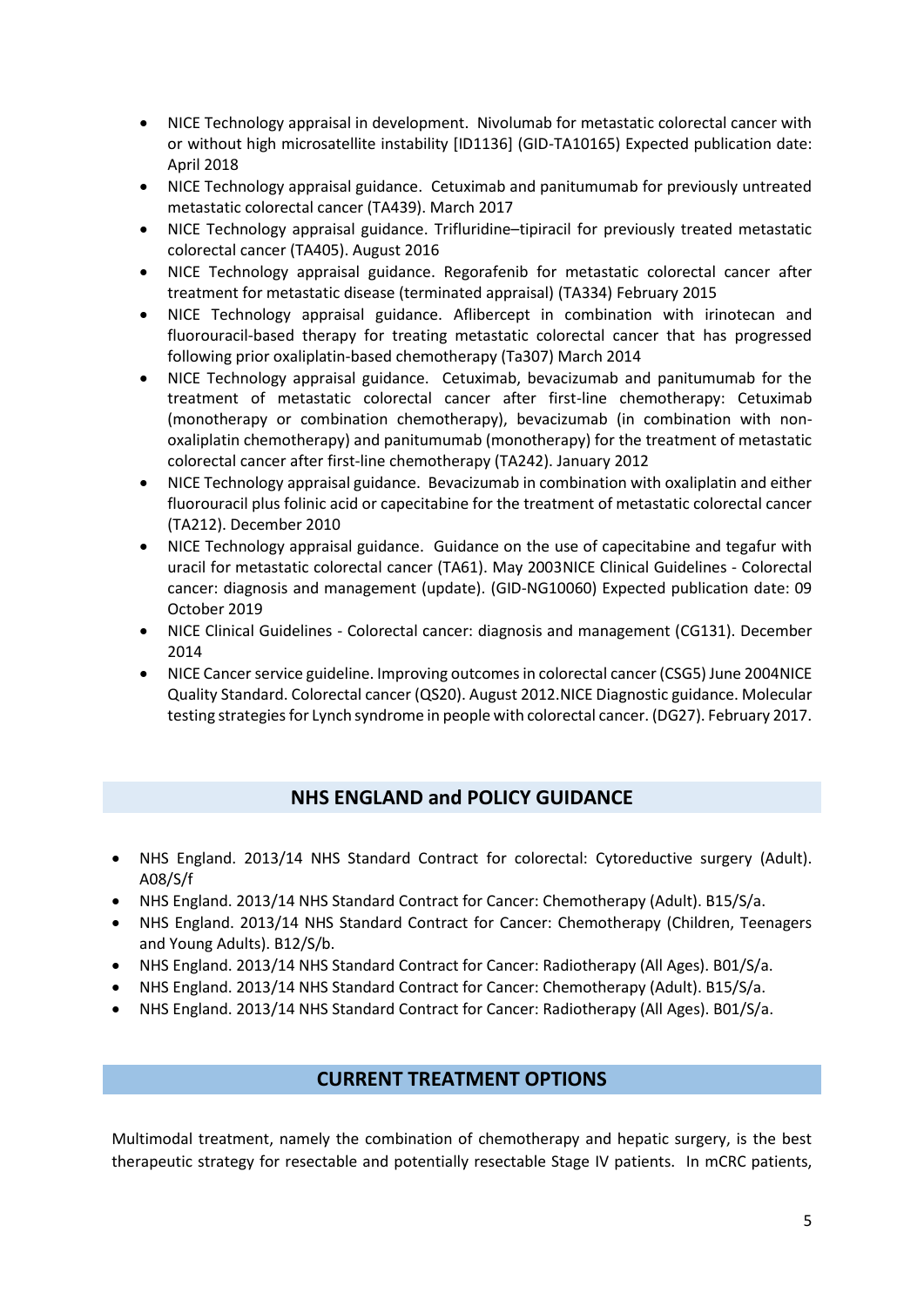chemotherapy rather than surgery is the standard of care. Treatment is prioritised to control symptoms if at any point the patient has symptoms from the primary tumour. $30$ 

NICE recommends the following sequence of chemotherapy for mCRC:<sup>30</sup>

- A) Oxaliplatin and irinotecan in combination with fluoropyrimidines
	- FOLFOX (folinic acid plus fluorouracil plus oxaliplatin) as first-line treatment then single agent irinotecan as second-line treatment or
	- FOLFOX as first-line treatment then FOLFIRI (folinic acid plus fluorouracil plus irinotecan) as second‑line treatment or
	- XELOX (capecitabine plus oxaliplatin) as first‑line treatment then FOLFIRI (folinic acid plus fluorouracil plus irinotecan) as second-line treatment.
- B) Raltitrexed
	- Consider raltitrexed only for patients with advanced colorectal cancer who are intolerant to 5-fluorouracil and folinic acid, or for whom these drugs are not suitable (for example, patients who develop cardiotoxicity). Fully discuss the risks and benefits of raltitrexed with the patient.
- C) Capecitabine and tegafur with uracil $31$ 
	- Oral therapy with either capecitabine or tegafur with uracil (in combination with folinic acid) is recommended as an option for the first-line treatment of metastatic colorectal cancer.
	- The choice of regimen (intravenous 5‑fluorouracil and folinic acid or one of the oral therapies) should be made jointly by the individual and the clinician(s) responsible for treatment. The decision should be made after an informed discussion between the clinician(s) and the patient; this discussion should take into account contraindications and the side‑effect profile of the agents as well as the clinical condition and preferences of the individual.
	- The use of capecitabine or tegafur with uracil to treat metastatic colorectal cancer should be supervised by oncologists who specialise in colorectal cancer.
- D) Biological agents in metastatic colorectal cancer.<sup>32</sup>
	- Cetuximab is recommended, within its marketing authorisation, as an option for previously untreated epidermal growth factor receptor (EGFR)-expressing, RAS wild-type metastatic colorectal cancer in adults in combination with:
		- o 5‑fluorouracil, folinic acid and oxaliplatin (FOLFOX) or
		- o 5‑fluorouracil, folinic acid and irinotecan (FOLFIRI).<sup>32</sup>
	- Panitumumab is recommended, within its marketing authorisation, as an option for previously untreated RAS wild-type metastatic colorectal cancer in adults in combination with:
		- o FOLFOX or
		- o FOLFIRI.
	- NICE does not recommend bevacizumab in combination with oxaliplatin and either fluorouracil plus folinic acid or capecitabine for people with metastatic colorectal cancer. $33$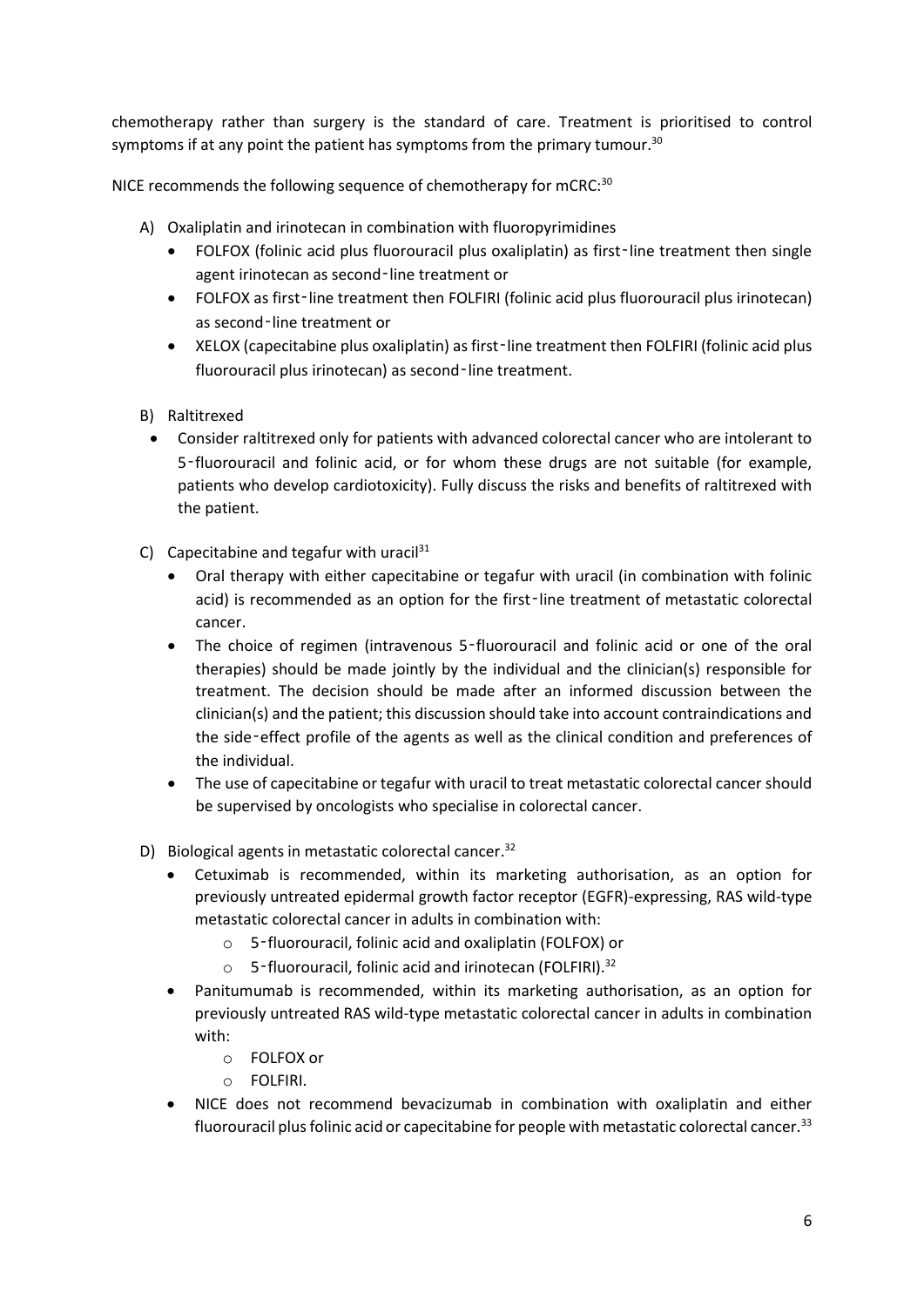- E) Trifluridine–tipiracil is recommended, within its marketing authorisation, as an option for treating metastatic colorectal cancer, that is:
	- in adults who have had previous treatment with available therapies including fluoropyrimidine-, oxaliplatin- or irinotecan-based chemotherapies, anti-vascular endothelial growth factor (VEGF) agents and anti-epidermal growth factor receptor (EGFR) agents, or when these therapies are not suitable.<sup>34</sup>

# **EFFICACY and SAFETY**

| <b>Trial</b>                      | COTEZO; IMblaze370, NCT02788279, GDCT0263583, EudraCT-2016-000202-11,<br>GO30182; atezolizumab in combination with cobimetinib versus atezolizumab<br>monotherapy versus regorafenib; phase III                                                                                                                                                                                                                                                                                                                                                                                                                                                                                                                                                                                                                                                     |
|-----------------------------------|-----------------------------------------------------------------------------------------------------------------------------------------------------------------------------------------------------------------------------------------------------------------------------------------------------------------------------------------------------------------------------------------------------------------------------------------------------------------------------------------------------------------------------------------------------------------------------------------------------------------------------------------------------------------------------------------------------------------------------------------------------------------------------------------------------------------------------------------------------|
| <b>Sponsor</b>                    | F. Hoffmann-La Roche Ltd; Genentech Inc                                                                                                                                                                                                                                                                                                                                                                                                                                                                                                                                                                                                                                                                                                                                                                                                             |
| <b>Status</b>                     | Ongoing, not recruiting                                                                                                                                                                                                                                                                                                                                                                                                                                                                                                                                                                                                                                                                                                                                                                                                                             |
| Source of                         | Trial registry, <sup>8</sup> company, <sup>35</sup> GlobalData <sup>9</sup>                                                                                                                                                                                                                                                                                                                                                                                                                                                                                                                                                                                                                                                                                                                                                                         |
| <b>Information</b>                |                                                                                                                                                                                                                                                                                                                                                                                                                                                                                                                                                                                                                                                                                                                                                                                                                                                     |
| Location                          | EU (incl UK), USA, Canada and other countries                                                                                                                                                                                                                                                                                                                                                                                                                                                                                                                                                                                                                                                                                                                                                                                                       |
| <b>Design</b>                     | Randomised, active-controlled, parallel assignment, no masking (open label)                                                                                                                                                                                                                                                                                                                                                                                                                                                                                                                                                                                                                                                                                                                                                                         |
| <b>Participants</b>               | n=360; age 18 years and older; colorectal cancer; unresectable locally<br>advanced or metastatic; participants who have received at least two prior<br>regimens of cytotoxic chemotherapy for metastatic disease.                                                                                                                                                                                                                                                                                                                                                                                                                                                                                                                                                                                                                                   |
| <b>Schedule</b>                   | Participants were randomised to one of 3 intervention arms:<br>Experimental: atezolizumab<br>1.<br>Participants will receive atezolizumab monotherapy 1200 mg IV on day 1 in a<br>21-day cycle.<br>Experimental: cobimetinib + atezolizumab<br>2.<br>Participants will receive cobimetinib 60 milligram (mg) orally on days 1 to 21<br>plus atezolizumab 840 mg intravenous (IV) on day 1 and day 15 in a 28-day<br>cycle.<br>3. Active Comparator: regorafenib<br>Participants will receive regorafenib 160 mg orally on days 1 to 21 in a 28-day<br>cycle.<br>Treatment in all of the 3 arms continued until disease progression according to<br>Response Evaluation Criteria in Solid Tumours (RECIST) Version 1.1,<br>unacceptable toxicity, death, participant's or physician decision's to withdraw,<br>or pregnancy, whichever occurs first. |
| Follow-up                         | Treatment cycle (as in schedule) continued until disease progression according<br>to RECIST Version 1.1, unacceptable toxicity, death, participant's or physician<br>decision's to withdraw, or pregnancy, whichever occurred first.                                                                                                                                                                                                                                                                                                                                                                                                                                                                                                                                                                                                                |
| <b>Primary</b><br><b>Outcomes</b> | Overall Survival (OS) [ Time Frame: Baseline up to death (up to 3 years) ]                                                                                                                                                                                                                                                                                                                                                                                                                                                                                                                                                                                                                                                                                                                                                                          |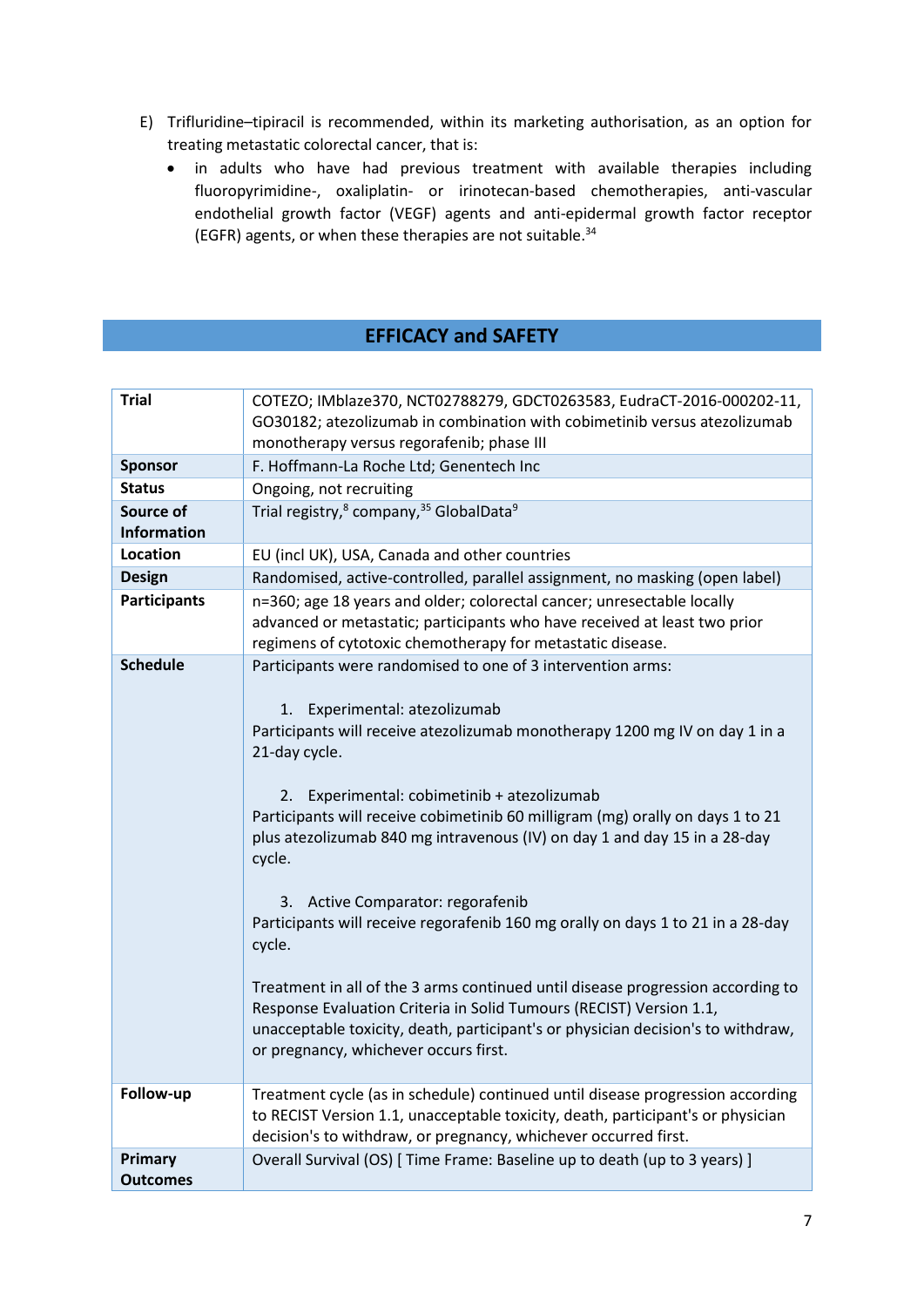| <b>Secondary</b><br><b>Outcomes</b> | Progression-free Survival (PFS) according to Response Evaluation Criteria in<br>Solid Tumours (RECIST) Version 1.1 [ Time Frame: Baseline up to 3 years ],<br>Percentage of Participants with Investigator-assessed Objective Response of<br>Complete Response (CR) or Partial Response (PR) per RECIST Version 1.1 [ Time<br>Frame: Baseline up to 3 years ], Duration of Response (DOR) based on RECIST<br>Version 1.1 [ Time Frame: Baseline up to 3 years ], Change from Baseline in<br>European Organization for Research and Treatment of Cancer Quality of Life-<br>C30 questionnaire (EORTC QLQ-C30) score [ Time Frame: Baseline, 6-month<br>survival follow-up (assessed up to 3 years) ]. |
|-------------------------------------|------------------------------------------------------------------------------------------------------------------------------------------------------------------------------------------------------------------------------------------------------------------------------------------------------------------------------------------------------------------------------------------------------------------------------------------------------------------------------------------------------------------------------------------------------------------------------------------------------------------------------------------------------------------------------------------------------|
| <b>Key Results</b>                  |                                                                                                                                                                                                                                                                                                                                                                                                                                                                                                                                                                                                                                                                                                      |
| <b>Adverse effects</b><br>(AEs)     |                                                                                                                                                                                                                                                                                                                                                                                                                                                                                                                                                                                                                                                                                                      |
| <b>Expected</b><br>reporting date   | Recruitment completed. Expected primary complete date is in February 2019.                                                                                                                                                                                                                                                                                                                                                                                                                                                                                                                                                                                                                           |

| <b>ESTIMATED COST and IMPACT</b> |
|----------------------------------|
| <b>COST</b>                      |

The cost of the drug is not yet known.

# **IMPACT – SPECULATIVE**

#### **IMPACT ON PATIENTS AND CARERS**

 $\boxtimes$  Reduced mortality/increased length of survival

 $\Box$  Reduced symptoms or disability

☐ Other ☐ No impact identified

# **IMPACT ON HEALTH and SOCIAL CARE SERVICES**

☐ Increased use of existing services ☐ Decreased use of existing services

☐ Re-organisation of existing services ☐ Need for new services

☐ Other: ☒ None identified

# **IMPACT ON COSTS and OTHER RESOURCE USE**

☒ Increased drug treatment costs ☐ Reduced drug treatment costs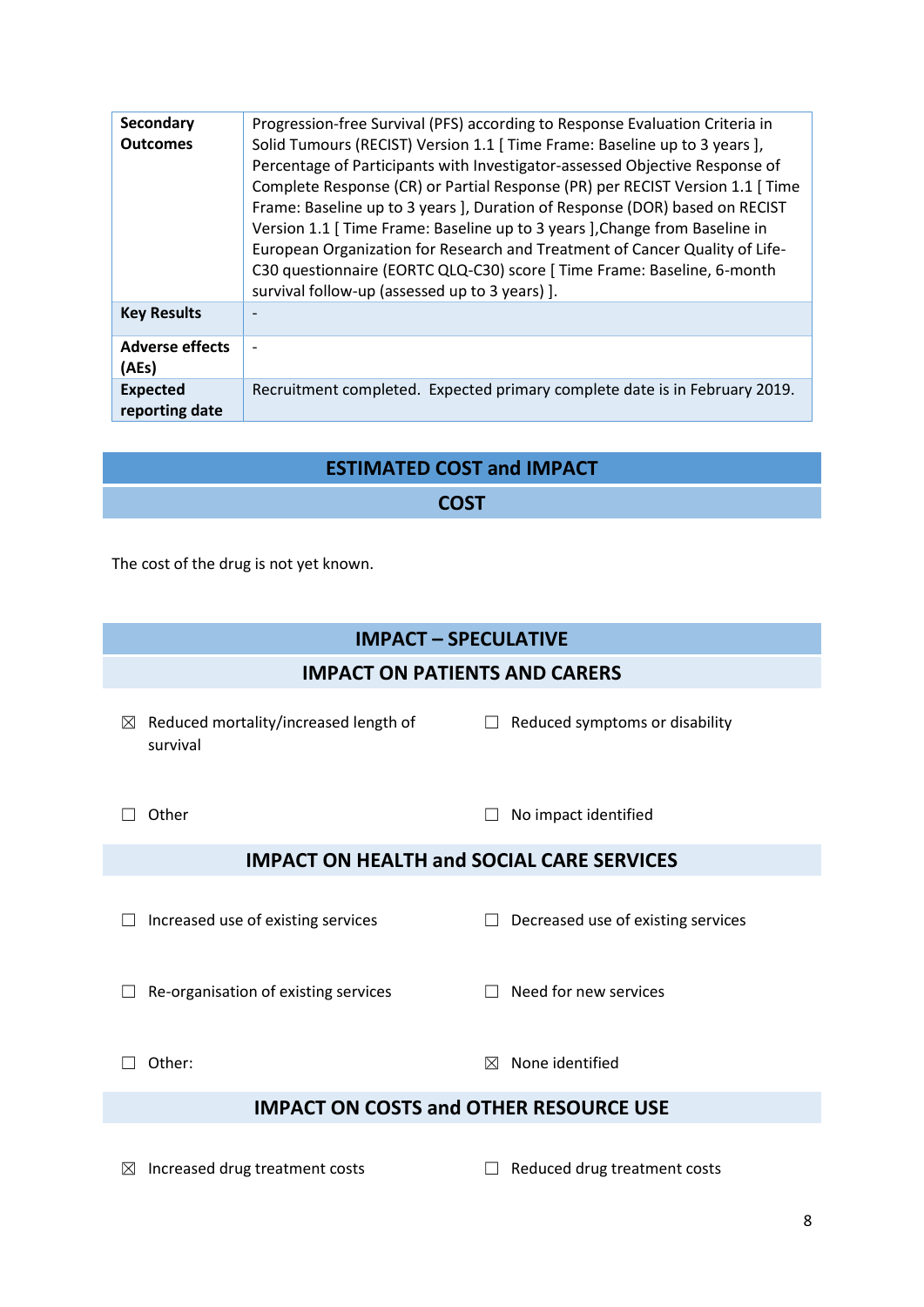☐ Other increase in costs ☐ Other reduction in costs

□ Other □ None identified

## **OTHER ISSUES**

- $\Box$  Clinical uncertainty or other research question identified
- $<sup>8</sup>$  None identified</sup>

#### **REFERENCES** 1 Roche. Media Release: FDA approves Roche's cancer immunotherapy TECENTRIQ (atezolizumab) for people with a specific type of metastatic lung cancer. 2016 [Accessed 2017 22/06]; Available from[: http://www.roche.com/media/store/releases/med-cor-2016-](http://www.roche.com/media/store/releases/med-cor-2016-10-19.htm) [10-19.htm](http://www.roche.com/media/store/releases/med-cor-2016-10-19.htm) 2 Chen Daniel S, Mellman I. Oncology Meets Immunology: The Cancer-Immunity Cycle. Immunity. 2013 2013/07/25/;39(1):1-10. 3 Herbst RS, Soria J-C, Kowanetz M, Fine GD, Hamid O, Gordon MS, et al. Predictive correlates of response to the anti-PD-L1 antibody MPDL3280A in cancer patients. Nature. 2014 11/27/print;515(7528):563-7. 4 Schmid P, Kowanetz M, Koeppen H, Zou W, Wistuba I, Kockx M, et al. NSCLC with high PD-L1 expression on tumor cells or tumorinfiltrating immune cells represents distinct cancer subtypes. European Journal of Cancer. 2015;51:S602. 5 Exelixis. Cobimetinib. 2017 [Accessed 2017 15/06]; Available from: [http://www.exelixis.com/pipeline/GDC\\_0973\\_xl518](http://www.exelixis.com/pipeline/GDC_0973_xl518) 6 Johanna CB, Tae Won K, Boon CG, Jeffrey W, Do-Youn O, Sae-Won H, et al. Clinical activity and safety of cobimetinib (cobi) and atezolizumab in colorectal cancer (CRC). Journal of Clinical Oncology. 2016;34(15\_suppl):3502-. 7 Roche. Investor update. 2016 [Accessed 2017 15/06]; Available from: <http://www.roche.com/investors/updates/inv-update-2016-06-04b.htm> 8 ClinicalTrials.gov. A Study to Investigate Efficacy and Safety of Cobimetinib Plus Atezolizumab and Atezolizumab Monotherapy Versus Regorafenib in Participants With Metastatic Colorectal Adenocarcinoma. 2017 [Accessed 2017 14/06]; Available from: <https://clinicaltrials.gov/ct2/show/study/NCT02788279?term=NCT02788279&rank=1> 9 GlobalData. Atezolizumab. 2017 [Accessed 2017 15/06, - Log-in required]; Available from: [https://pharma.globaldata.com/ProductsView.aspx?id=MI&ProductId=141700&ProductTyp](https://pharma.globaldata.com/ProductsView.aspx?id=MI&ProductId=141700&ProductType=0,1)  $e=0,1$ 10 GlobalData. Cobimetinib Fumarate. 2017 [Accessed 2017 15/06 - log-in required]; Available from: [https://pharma.globaldata.com/ProductsView.aspx?id=MI&ProductId=1795&ProductType=](https://pharma.globaldata.com/ProductsView.aspx?id=MI&ProductId=1795&ProductType=0,1) [0,1](https://pharma.globaldata.com/ProductsView.aspx?id=MI&ProductId=1795&ProductType=0,1) 11 Amaral T, Nouri N, Garbe C. The safety and efficacy of cobimetinib for the treatment of BRAF V600E or V600K melanoma. Expert Review of Anticancer Therapy. 2016 2016/07/02;16(7):705-15. 12 eMC. Cotellic 20 mg film-coated tablets. 2017 [Accessed 2017 12/06]; Available from:

<https://www.medicines.org.uk/emc/medicine/31376>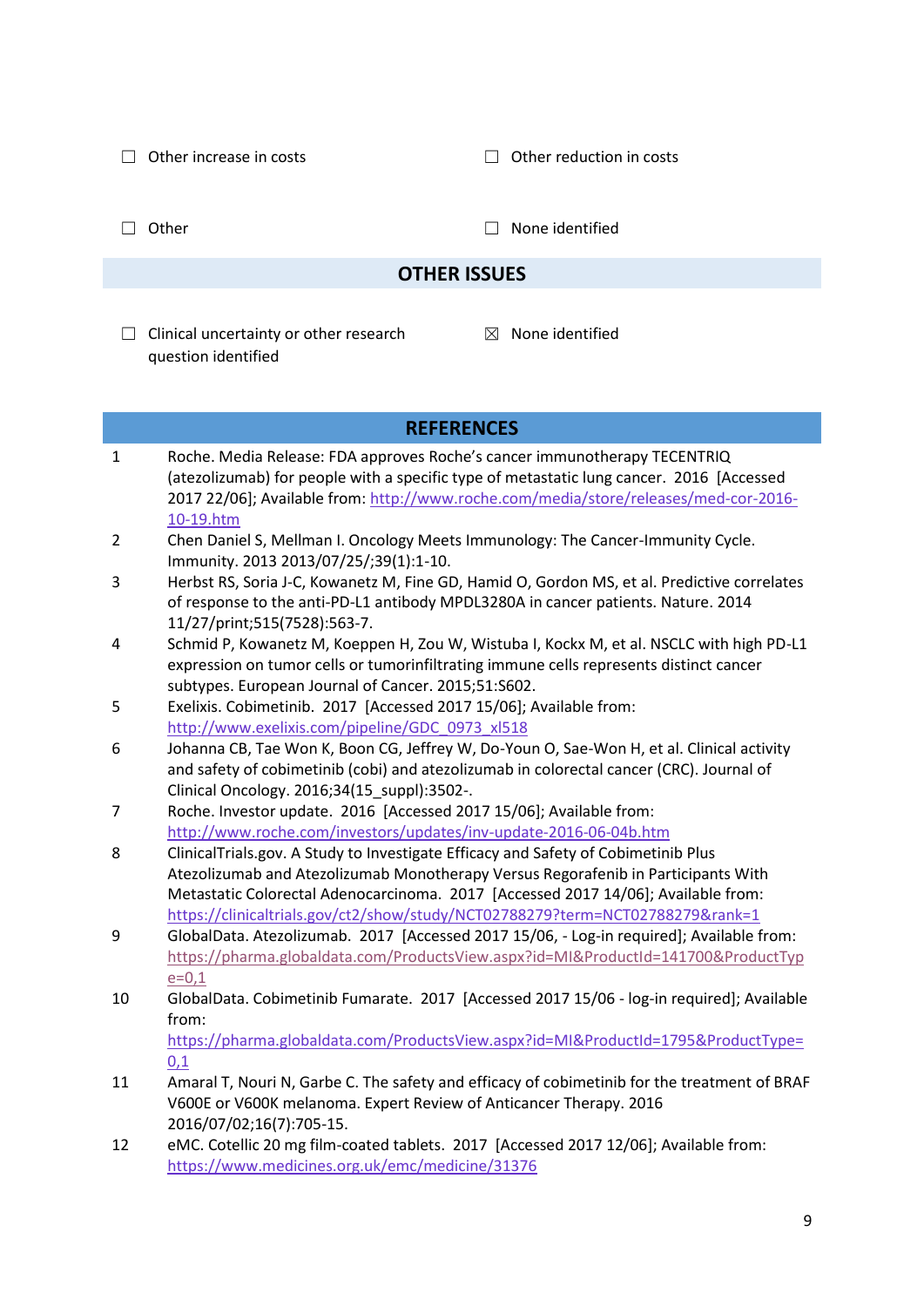- 13 American Cancer Society [ACS]. Colorectal Cancer. 2017 [Accessed 2017 12/06]; Available from:<https://www.cancer.org/cancer/colon-rectal-cancer.html>
- 14 International Agency for Research on Cancer. Cancer today. 2017 [Accessed 2017 12/06]; Available from[: http://gco.iarc.fr/today/home](http://gco.iarc.fr/today/home)
- 15 Ferlay J, Soerjomataram I, Dikshit R, Eser S, Mathers C, Rebelo M, et al. Cancer incidence and mortality worldwide: Sources, methods and major patterns in GLOBOCAN 2012. International Journal of Cancer. 2015;136(5):E359-E86.
- 16 Cancer treatment Centers of America. Colorectal cancer types. 2017 [Accessed 2017 12/06]; Available from:<http://www.cancercenter.com/colorectal-cancer/types/>
- 17 Amersi F, Agustin M, Ko CY. Colorectal cancer: epidemiology, risk factors, and health services. Clinics in colon and rectal surgery. 2005;18(03):133-40.
- 18 Lin OS. Acquired risk factors for colorectal cancer. Cancer Epidemiology: Modifiable Factors. 2009:361-72.
- 19 Toit Jd, Hamilton W, Barraclough K. Risk in primary care of colorectal cancer from new onset rectal bleeding: 10 year prospective study. BMJ. 2006;333(7558):69.
- 20 Kemeny N. Presurgical Chemotherapy in Patients Being Considered for Liver Resection. The Oncologist. 2007;12(7):825-39.
- 21 Erichsen R, Horvath-Puho E, H Iversen L, Lash TL, Sorensen HT. Does comorbidity interact with colorectal cancer to increase mortality[quest] A nationwide population-based cohort study. Br J Cancer. 2013 10/01/print;109(7):2005-13.
- 22 Jorgensen TL, Hallas J, Friis S, Herrstedt J. Comorbidity in elderly cancer patients in relation to overall and cancer-specific mortality. Br J Cancer. 2012 03/27/print;106(7):1353-60.
- 23 Stewart B, Wild C, eds. World Cancer Report 2014: International Agency for Research on Cancer 2014.
- 24 Public Health England. Health related quality of life following colorectal cancer in England: a patient reported outcomes study: NCIN Data Briefing. [www.ncin.org.uk/databriefings;](http://www.ncin.org.uk/databriefings) 2015.
- 25 Cancer Research UK. Bowel Cancer Statistics. 2017 [Accessed 2017 12/06]; Available from: [http://www.cancerresearchuk.org/health-professional/cancer-statistics/statistics-by-cancer](http://www.cancerresearchuk.org/health-professional/cancer-statistics/statistics-by-cancer-type/bowel-cancer)[type/bowel-cancer](http://www.cancerresearchuk.org/health-professional/cancer-statistics/statistics-by-cancer-type/bowel-cancer)
- 26 Bruni L et al. ICO Information Centre on HPV and Cancer (HPV Information Centre). Human Papillomavirus and Related Diseases in the World. Summary Report 2014-02-20. 2015 [Accessed 2016 06/06]; Available from:<http://www.hpvcentre.net/dataquery.php>
- 27 Public Health England. Stage Breakdown by CCG 2014. 2014 [Accessed 2016 27/06]; Available from[: http://www.ncin.org.uk/publications/survival\\_by\\_stage](http://www.ncin.org.uk/publications/survival_by_stage)
- 28 GlobalData. PharmaPoint: Colorectal Cancer Global Drug Forecast and Market Analysis to 2025; 2017.
- 29 National Cancer Intelligence Network (NCIN). Colorectal Cancer Survival by Stage: NCIN Data Briefing. NHS; 2009.
- 30 National Institute for Health and Care Excellence (NICE). Clinical Guidelines Colorectal cancer: diagnosis and management (2014). 2014 [Accessed 2017 14/06]; Available from: [https://www.nice.org.uk/guidance/cg131/chapter/1-Recommendations#management-of](https://www.nice.org.uk/guidance/cg131/chapter/1-Recommendations#management-of-metastatic-disease)[metastatic-disease](https://www.nice.org.uk/guidance/cg131/chapter/1-Recommendations#management-of-metastatic-disease)
- 31 National Institute for Health and Care Excellence (NICE). Guidance on the use of capecitabine and tegafur with uracil for metastatic colorectal cancer. 2003 [Accessed 2017 14/06]; Available from:<https://www.nice.org.uk/guidance/ta61>
- 32 National Institute for Health and Care Excellence (NICE). Cetuximab and panitumumab for previously untreated metastatic colorectal cancer. 2017 [Accessed 2017 14/06]; Available from:<https://www.nice.org.uk/guidance/ta439/chapter/1-Recommendations>
- 33 National Institute for Health and Care Excellence (NICE). Bevacizumab in combination with oxaliplatin and either fluorouracil plus folinic acid or capecitabine for the treatment of